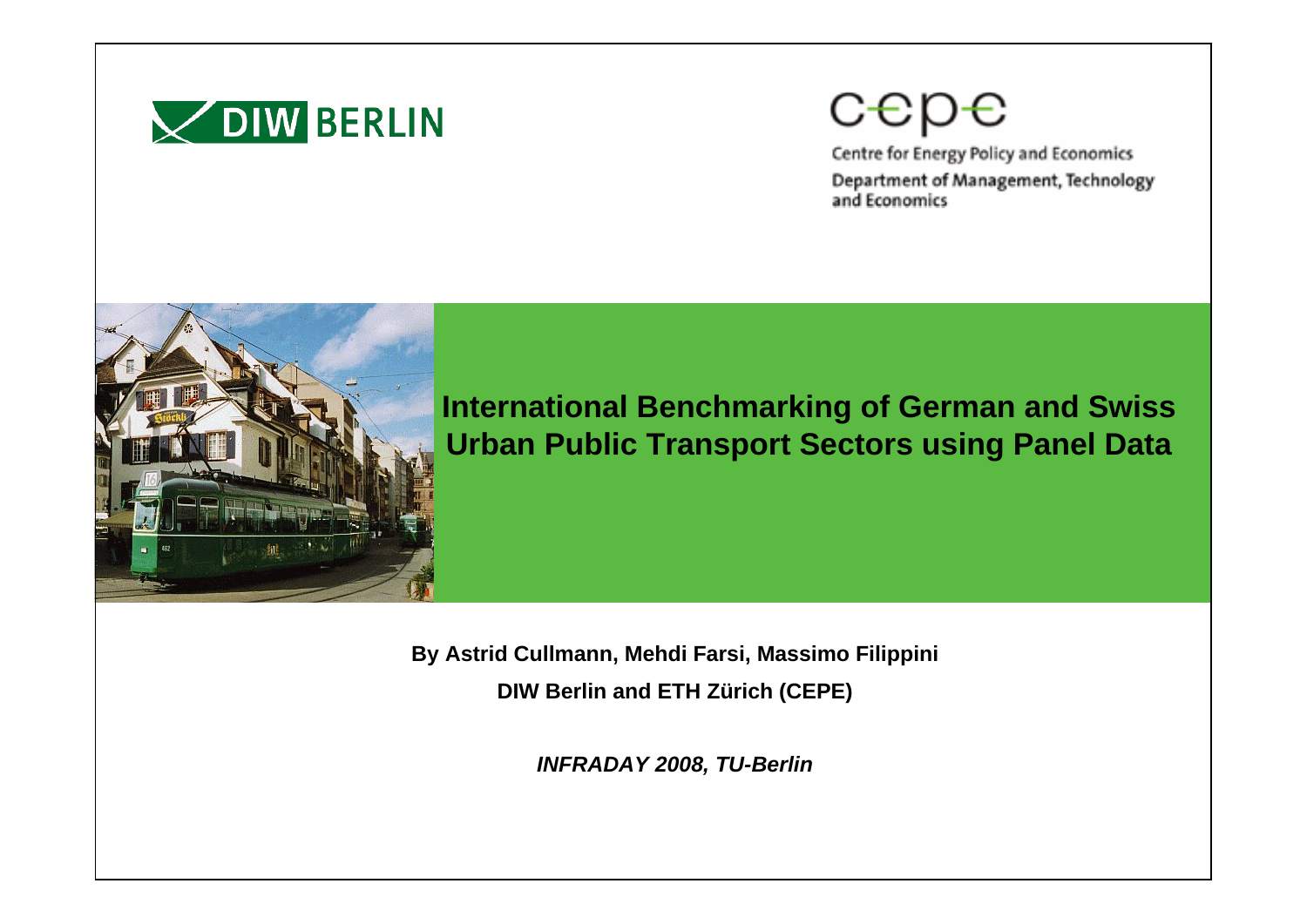# **Agenda**

- **1. Issues and Motivation**
- **2. Methods**
- **3. Empirical Application**
- **4. Results**
- **5. Conclusions**
- **Literature**



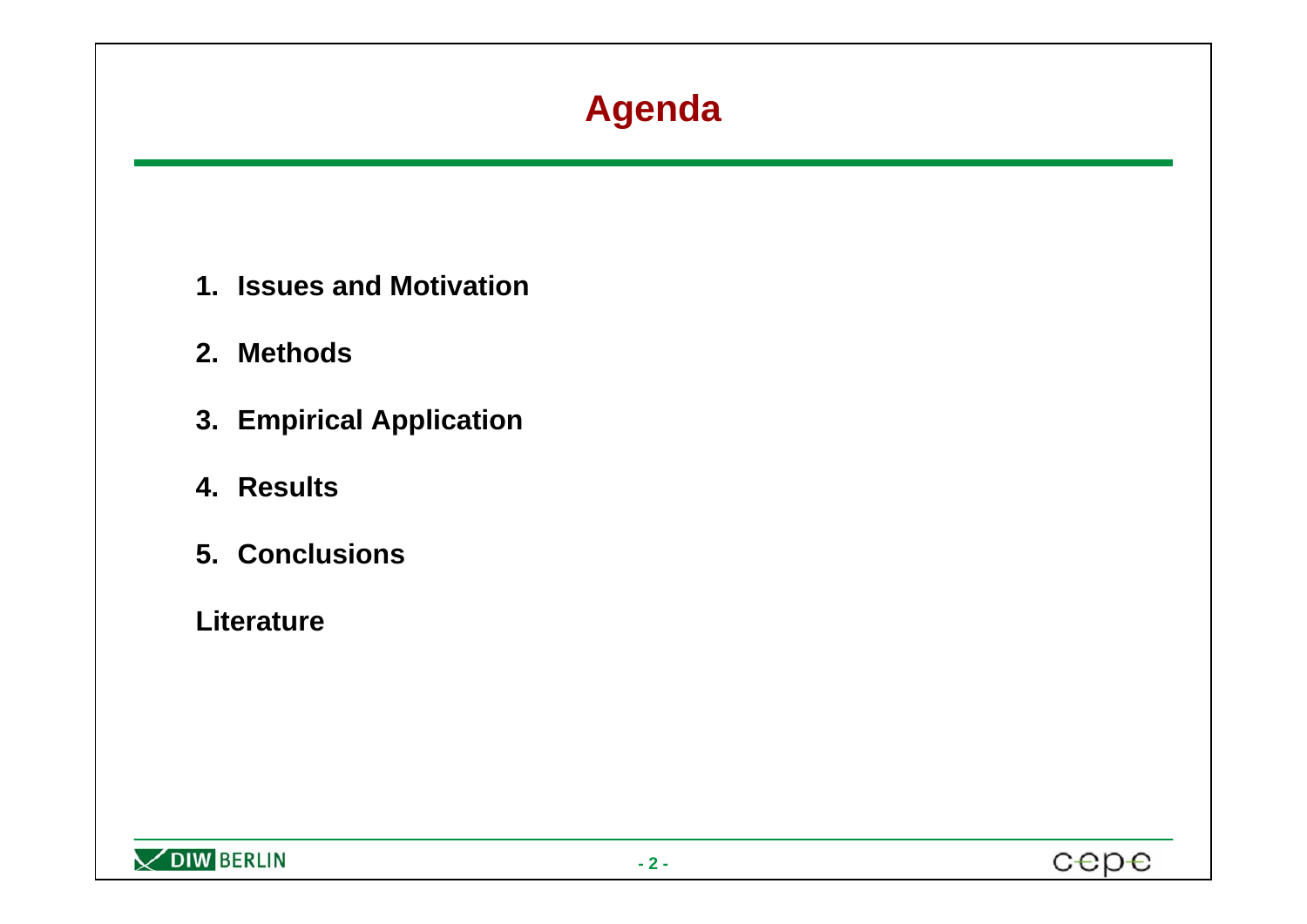#### **Issues and Motivation**

• **European countries changed the regulatory approach in their public transport sectors**

**1) Competitive Tendering 2) Incentive regulation instruments**

- $\rightarrow$  In order to improve the efficiency and quality
- **Such instruments are usually based on the results obtained from a benchmarking analysis, using production, distance or cost frontier models**
- **Regulators sometimes interested in performing an international benchmarking**

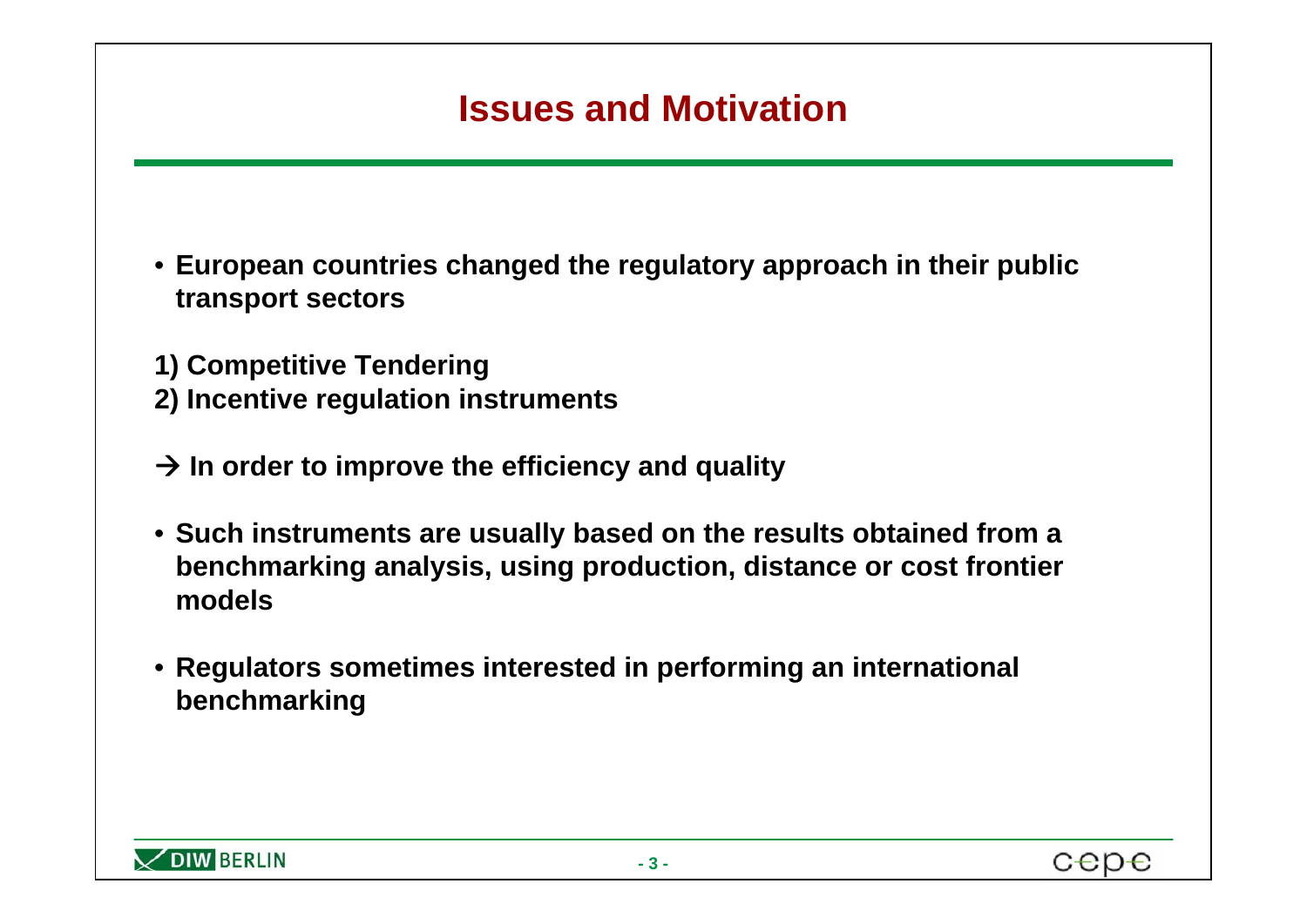#### **Issues and Motivation**

#### **Implication**

- **Reliability of efficiency Reliability of efficiency estimates is crucial for an estimates is crucial for an effective implementation effective implementation**
- **Empirical evidence: estimates Empirical evidence: estimates are sensitive to the adopted are sensitive to the adopted benchmarking approach. benchmarking approach.**

#### Problems

- **High level of output heterogeneity High level of output heterogeneity (multi-utilities) (multi-utilities)**
- **Vehicles, shape of networks, Vehicles, shape of networks, organization, coordination, organization, coordination, density of stops, different density of stops, different environmental characteristics environmental characteristics**
- **Information is not available for all Information is not available for all output characteristics output characteristics**
- **Omitted from the model Omitted from the model specifications specifications**
- **Unobserved firm-specific Unobserved firm-specific heterogeneity becomes more heterogeneity becomes more serious in cross-country, serious in cross-country, comparative efficiency analyses. comparative efficiency analyses.**

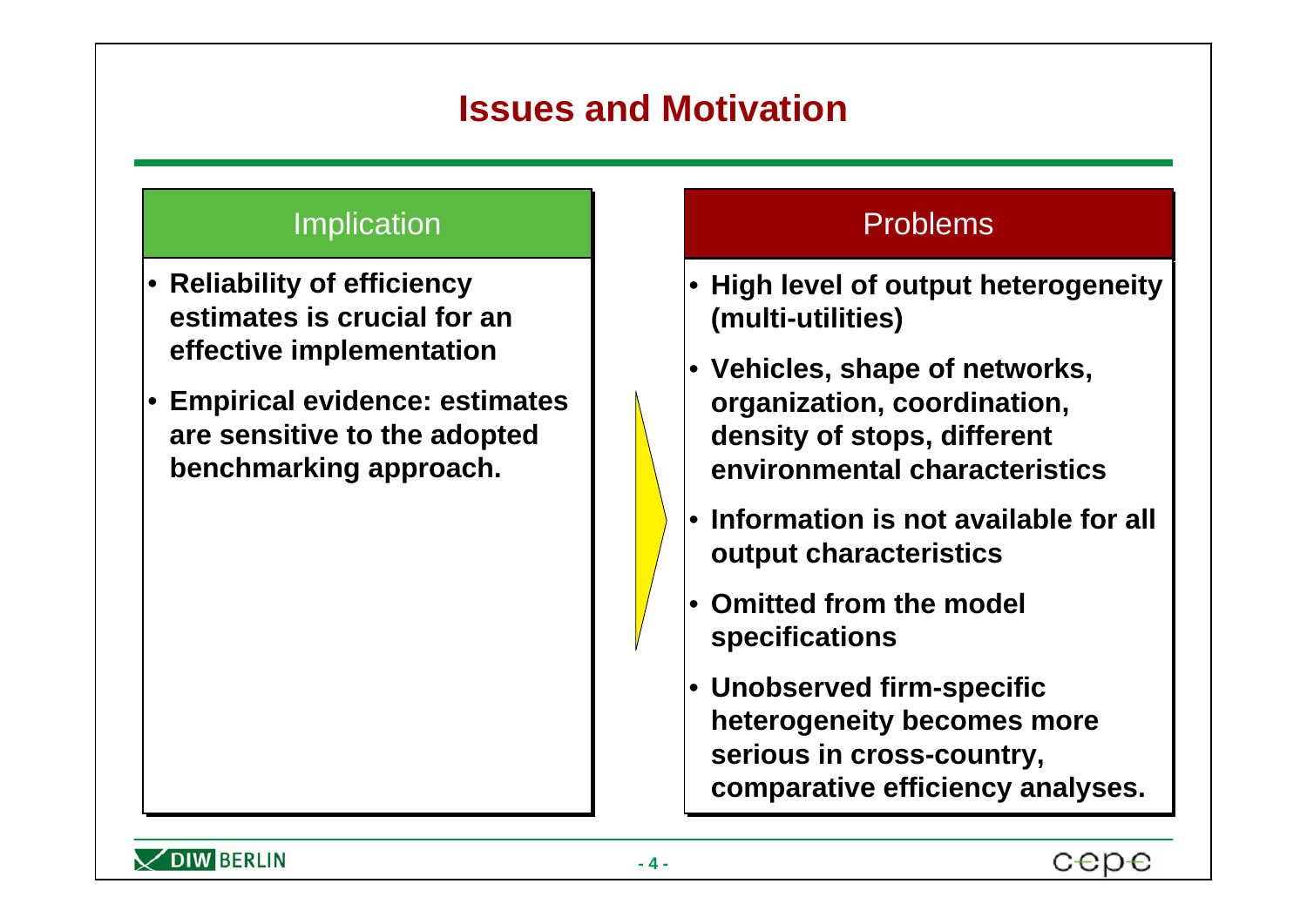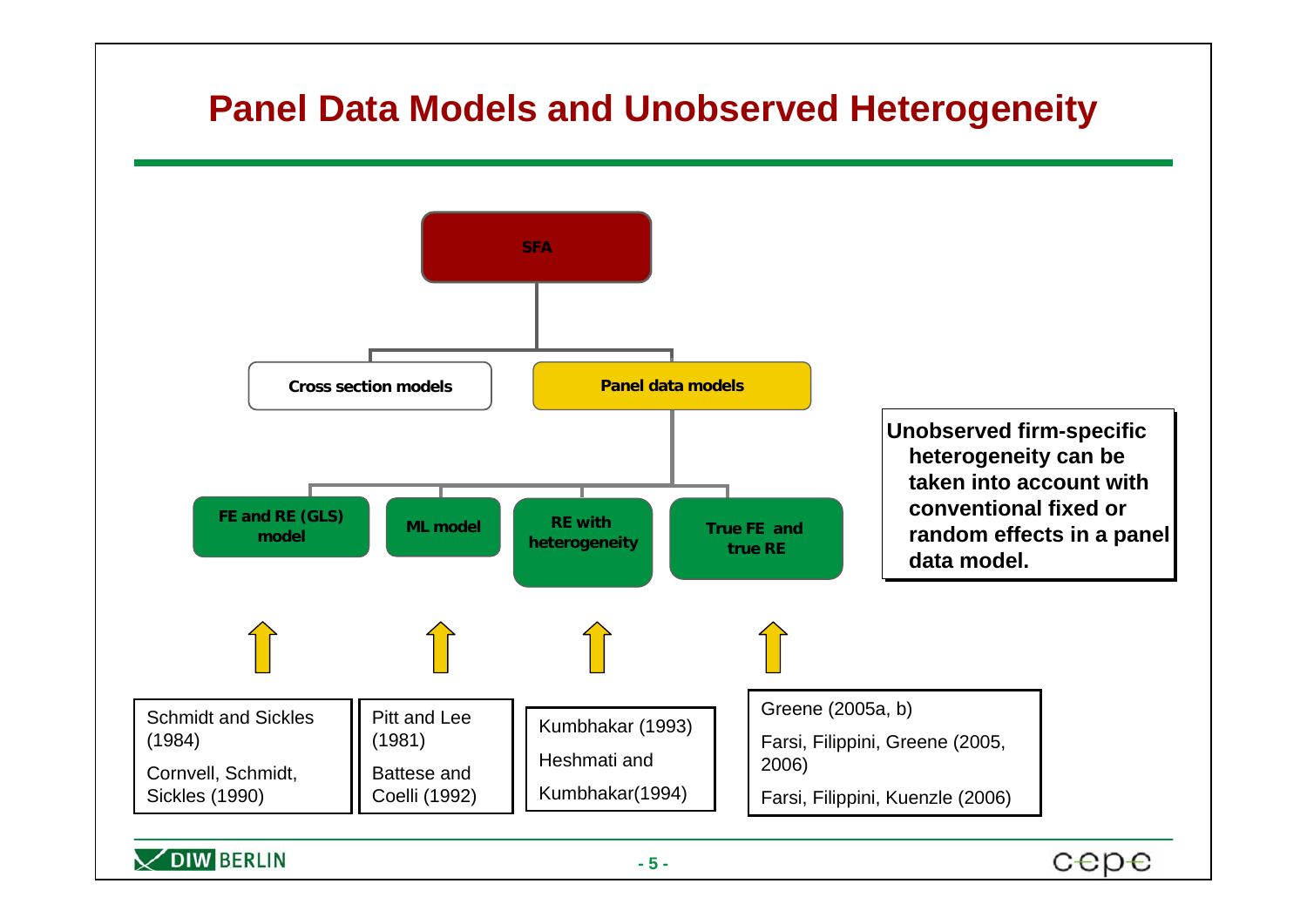#### **Translog Input Distance Function**

$$
-\ln(x_{K}) = \alpha_{0} + \sum_{m=1}^{M} \alpha_{m} \ln y_{m} + \frac{1}{2} \sum_{m=1}^{M} \sum_{n=1}^{M} \alpha_{mn} \ln y_{m} \ln y_{n} + \sum_{k=1}^{K-1} \beta_{k} \ln \left( \frac{x_{k}}{x_{K}} \right)
$$

$$
+\frac{1}{2} \sum_{k=1}^{K-1} \sum_{l=1}^{K-1} \beta_{kl} \ln \left( \frac{x_{k}}{x_{K}} \right) \ln \left( \frac{x_{l}}{x_{K}} \right) + \sum_{k=1}^{K-1} \sum_{m=1}^{M} \delta_{km} \ln \left( \frac{x_{k}}{x_{K}} \right) \ln y_{m} + \gamma_{t} T \left( \ln D_{l} \right)
$$

**ln Di nonnegative variable which can be associated with technical inefficiency .** 

- Given the stochastic error this model can be formulated in the common SFA form with the combined error term



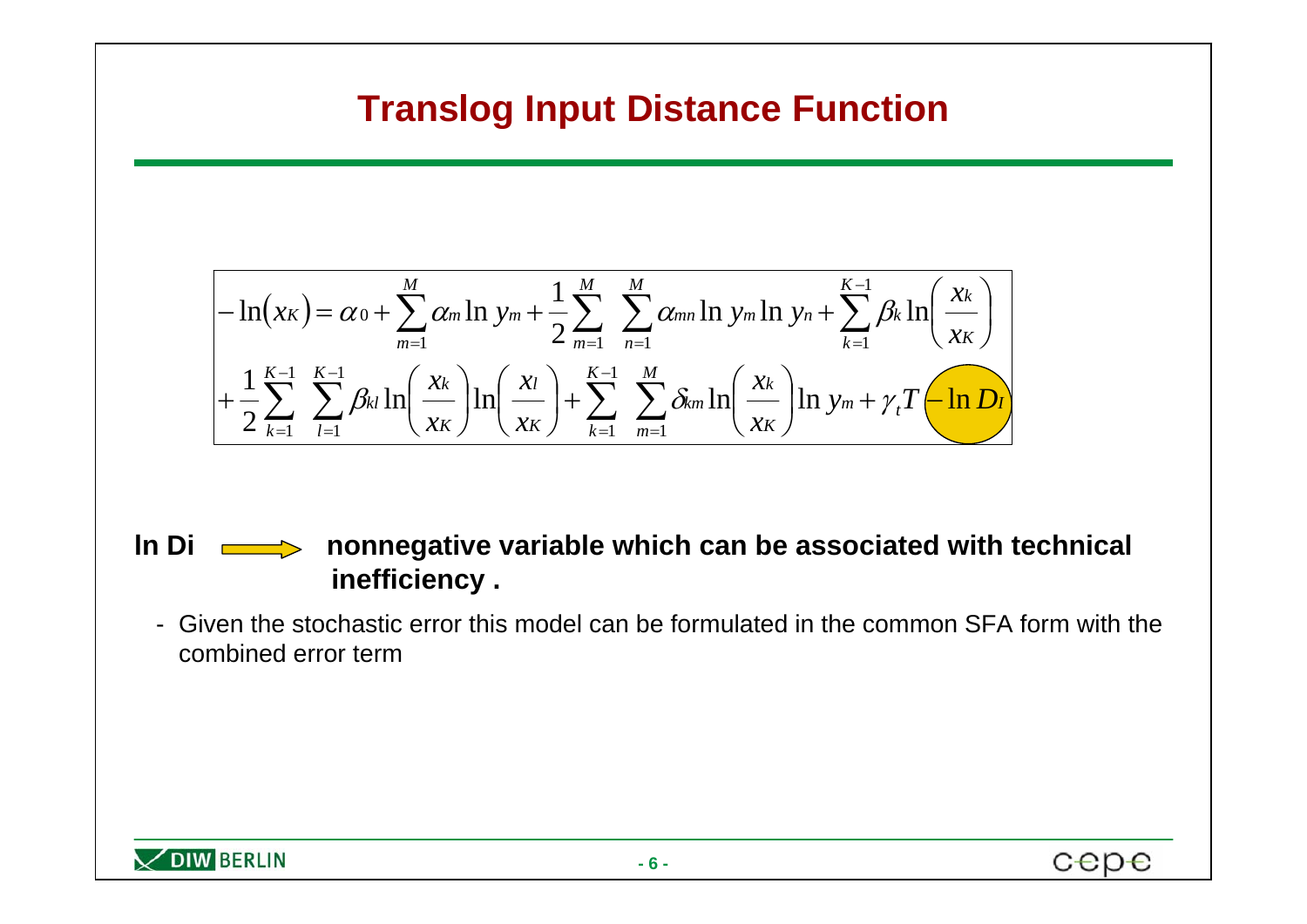# **True Random Effects Model**

 $\rightarrow$  Random-constant frontier model (conventional random-effects model with a **skewed stochastic term) skewed stochastic term)**

$$
- \ln(x_{Kit}) = \frac{a}{\alpha} + \sum_{m=1}^{M} \alpha_m \ln y_{mit} + \frac{1}{2} \sum_{m=1}^{M} \sum_{n=1}^{M} \alpha_{mn} \ln y_{mit} \ln y_{nit} + \sum_{k=1}^{K-1} \beta_k \ln \left( \frac{x_{kit}}{x_{Kit}} \right)
$$

$$
+ \frac{1}{2} \sum_{k=1}^{K-1} \sum_{l=1}^{K-1} \beta_{kl} \ln \left( \frac{x_{kit}}{x_{Kit}} \right) \ln \left( \frac{x_{kit}}{x_{Kit}} \right) + \sum_{k=1}^{K-1} \sum_{m=1}^{M} \delta_{km} \ln \left( \frac{x_{kit}}{x_{Kit}} \right) \ln y_{mit} + \gamma_t T + v_{it} - u_{it}
$$

- *aiai***normal** *i.i.d.* **in random-effects framework normal** *i.i.d.* **in random-effects framework**
- *uituit* **,** *vit* **half-normal variable representing inefficiency and a normal random variable that ,** *vit* **half-normal variable representing inefficiency and a normal random variable that captures the statistical noise. captures the statistical noise.**

**Unobserved firm-specific heterogeneity is accounted for by individual effects**  $\rightarrow$ **might be correlated with the explanatory variables, in which case the estimations might be correlated with the explanatory variables, in which case the estimations might be affected by 'heterogeneity bias.' might be affected by 'heterogeneity bias.'**

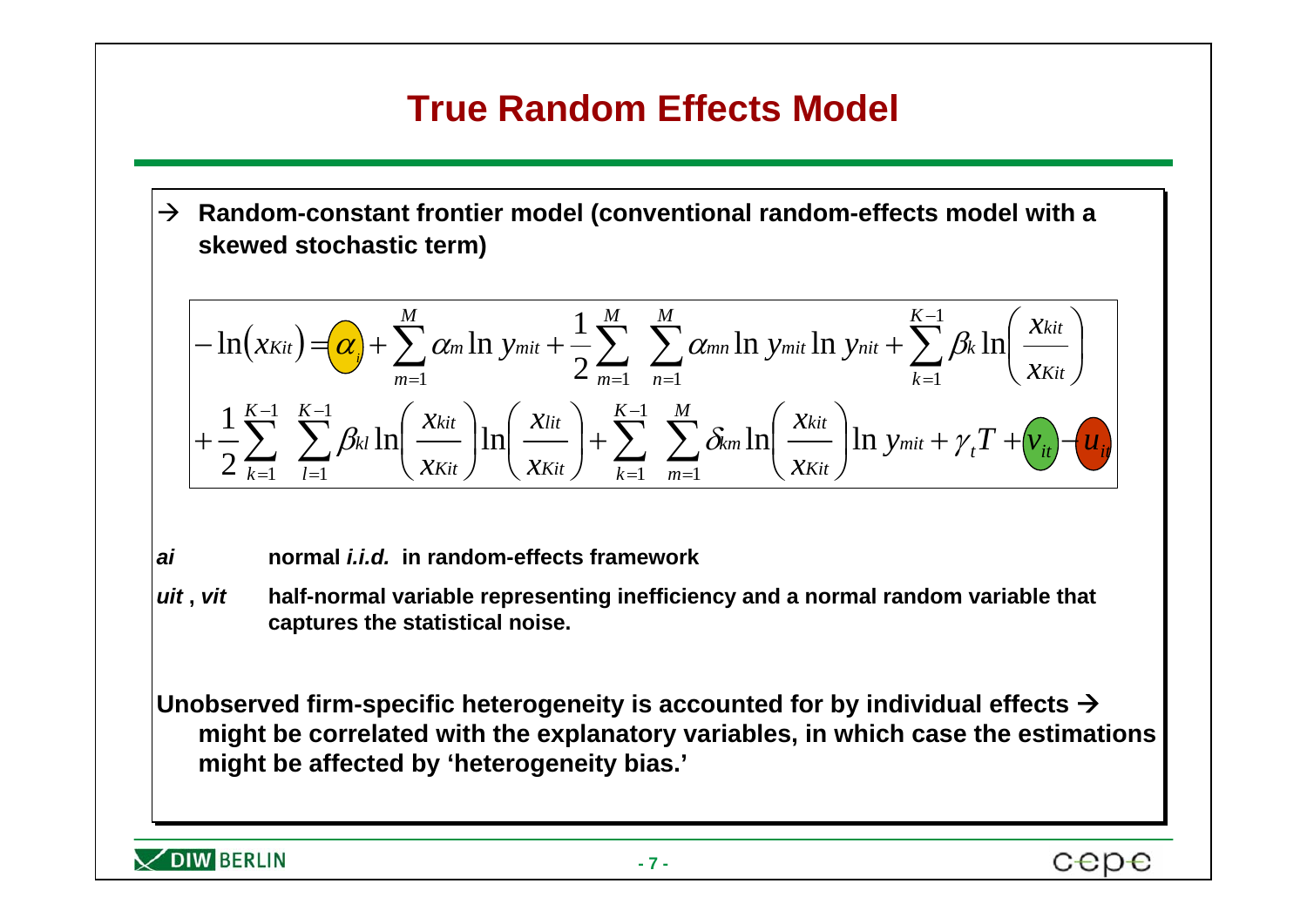#### **Random Coefficient Frontier Model**

**Random coefficients for some of the explanatory variables: Variation capture part of Random coefficients for some of the explanatory variables: Variation capture part of the correlation of the random intercept with the corresponding variables. the correlation of the random intercept with the corresponding variables.** 

$$
- \ln(x_{K_{it}}) = \alpha_{i} + \sum_{m=1}^{M} \frac{\alpha_{mi} \ln y_{mit} + \frac{1}{2} \sum_{m=1}^{M} \sum_{n=1}^{M} \alpha_{mn} \ln y_{mit} + \sum_{k=1}^{K-1} \beta_{k} \ln \left( \frac{x_{kit}}{x_{Kit}} \right)}{2 \frac{K}{k}} + \frac{1}{2} \sum_{k=1}^{K-1} \sum_{l=1}^{K-1} \beta_{kl} \ln \left( \frac{x_{kit}}{x_{Kit}} \right) \ln \left( \frac{x_{kit}}{x_{Kit}} \right) + \sum_{k=1}^{K-1} \sum_{m=1}^{M} \delta_{km} \ln \left( \frac{x_{kit}}{x_{Kit}} \right) \ln y_{mit} + \gamma_{it} T + v_{it} - u_{it}
$$

**Intercept Intercept Two output coefficients Two output coefficients Linear time trend Linear time trend Random variables with a normal distribution.**

**Different underlying production technologies Different underlying production technologies** 

**Different scale economies** 

**Company specific technological progress Company specific technological progress**

 $\times$ DIW BERLIN

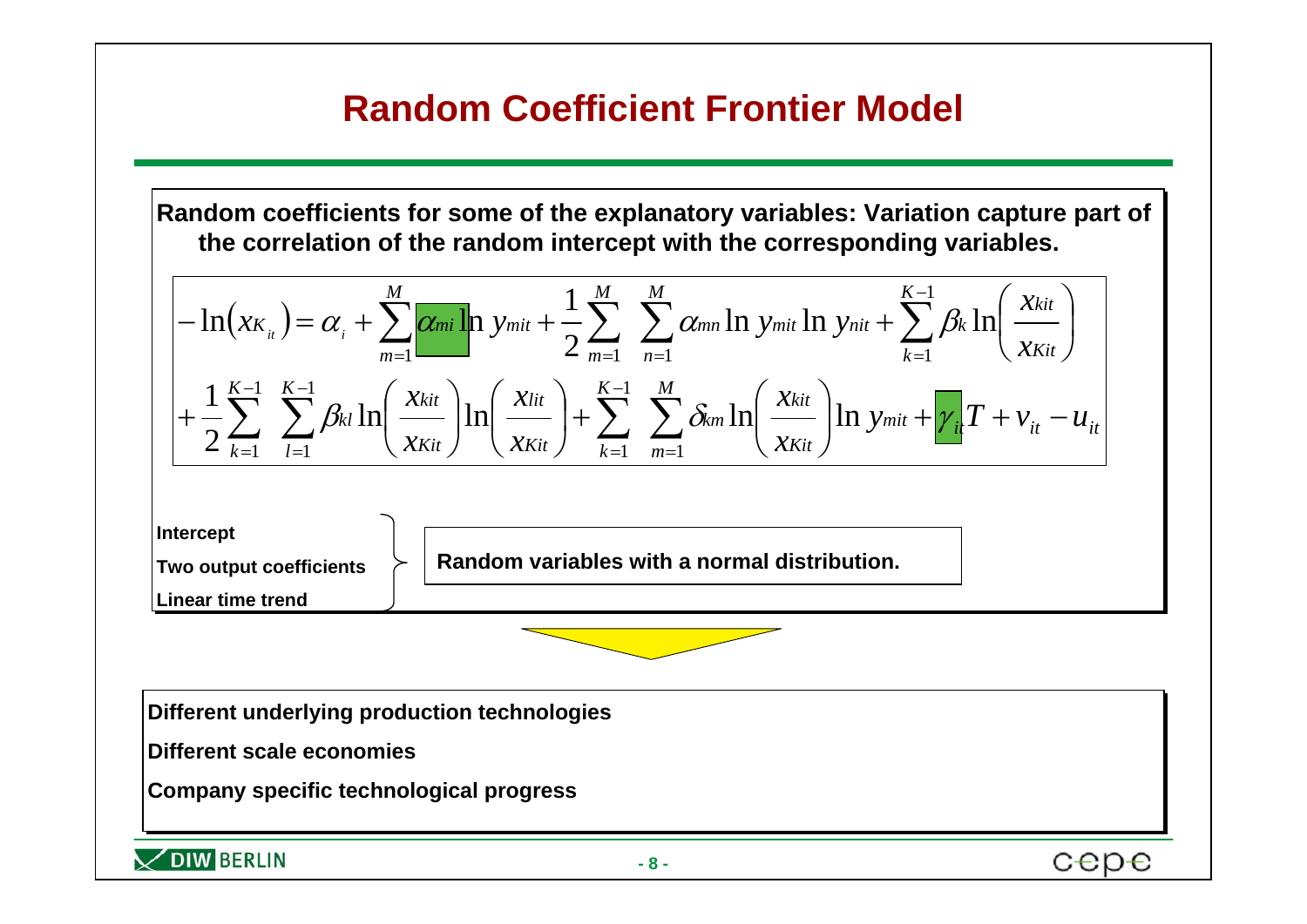### **Model Specification**

| Variables                          |
|------------------------------------|
| <b>Inputs</b>                      |
| Number of employees (X1)           |
| Number of streetcars (x2)          |
| Number of buses (X3)               |
|                                    |
| <b>Outputs</b>                     |
| Seat-kilometers in streetcars (y1) |
| Seat-kilometers in buses (y2)      |
|                                    |
| <b>Structural Variable</b>         |
| Size of the operating area (z1)    |

**Unbalanced panel with 56 multi-output local public transport companies**

- **49 from Germany** (1994-2006), source: VDV statistics

- **7 from Switzerland**(1991-2003), source: Swiss Federal Statistical Office, annual reports

 $\rightarrow$  Supply oriented model

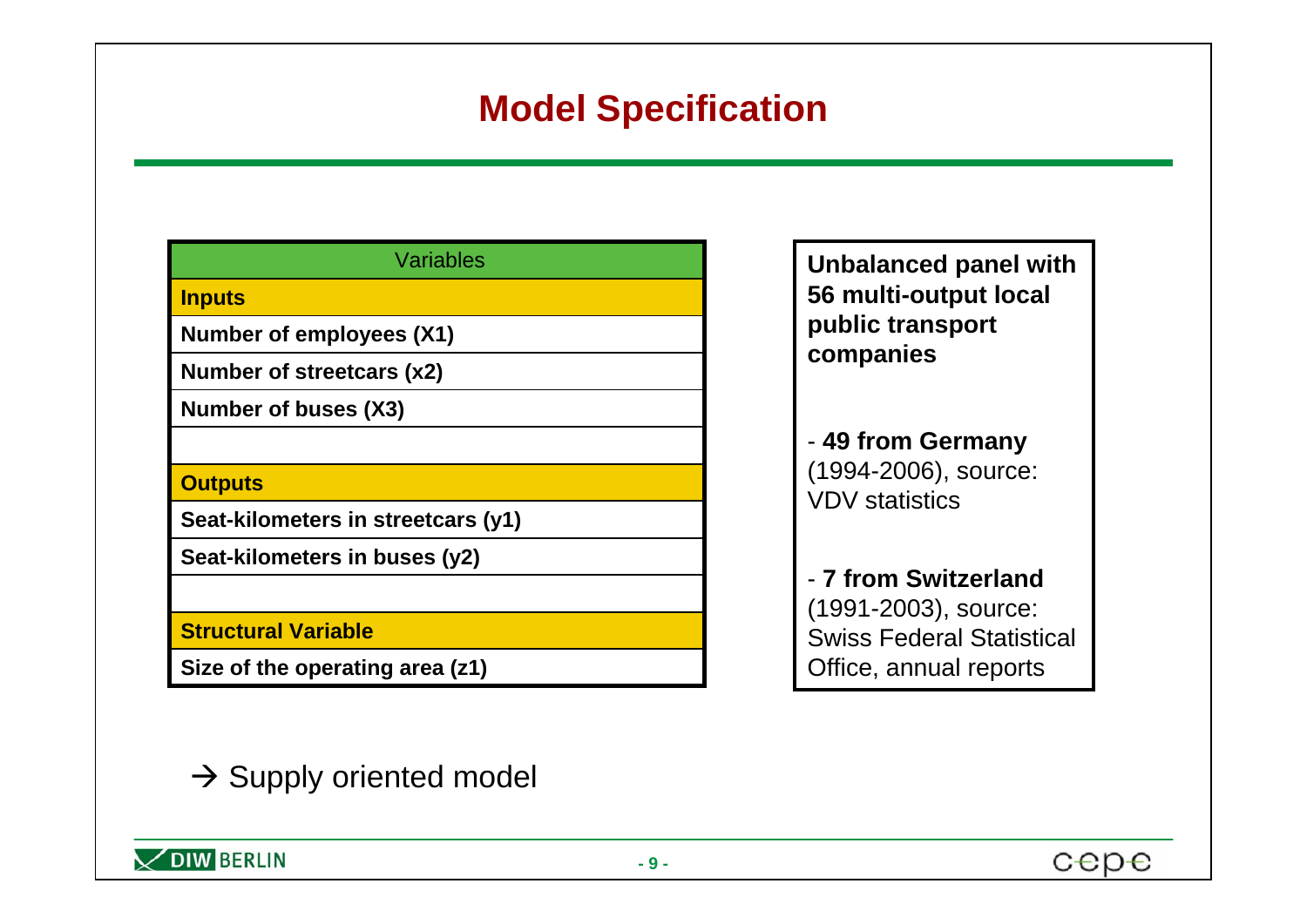#### **Estimation Results (TRE and RCM)**

|                 | <b>Model 1</b><br><b>TRE</b> | p-value | <b>Model 2</b><br><b>RCM</b> | p-value |
|-----------------|------------------------------|---------|------------------------------|---------|
| <b>Constant</b> | $-0.10$                      | 0.21    | $-0.13$                      | 0.00    |
| ln(x2/x1)       | 0.19                         | 0.00    | 0.19                         | 0.00    |
| ln(x3/x1)       | 0.34                         | 0.00    | 0.31                         | 0.00    |
| ln(y1)          | $-0.29$                      | 0.00    | $-0.25$                      | 0.00    |
| ln(y2)          | $-0.53$                      | 0.00    | $-0.49$                      | 0.00    |
| <b>Trend</b>    | 0.02                         | 0.00    | 0.03                         | 0.00    |
| In(z1)          | $-0.09$                      | 0.00    | $-0.07$                      | 0.00    |

| <b>Standard</b><br><b>Deviation for</b><br>random<br>parameters (a) | <b>Model 2</b><br><b>RCM</b> | p-value |
|---------------------------------------------------------------------|------------------------------|---------|
| <b>Constant</b>                                                     | 0.62                         | 0.00    |
| ln(y1)                                                              | 0.11                         | 0.00    |
| ln(y2)                                                              | 0.07                         | 0.00    |
| <b>Trend</b>                                                        | 0.01                         | 0.00    |

| <b>Variation across companies</b>                         |
|-----------------------------------------------------------|
| $\rightarrow$ different economies of scale<br>and density |
| $\rightarrow$ different technological<br>changes          |
| RC model can improve the<br>estimates                     |

 $\times$  DIW BERLIN

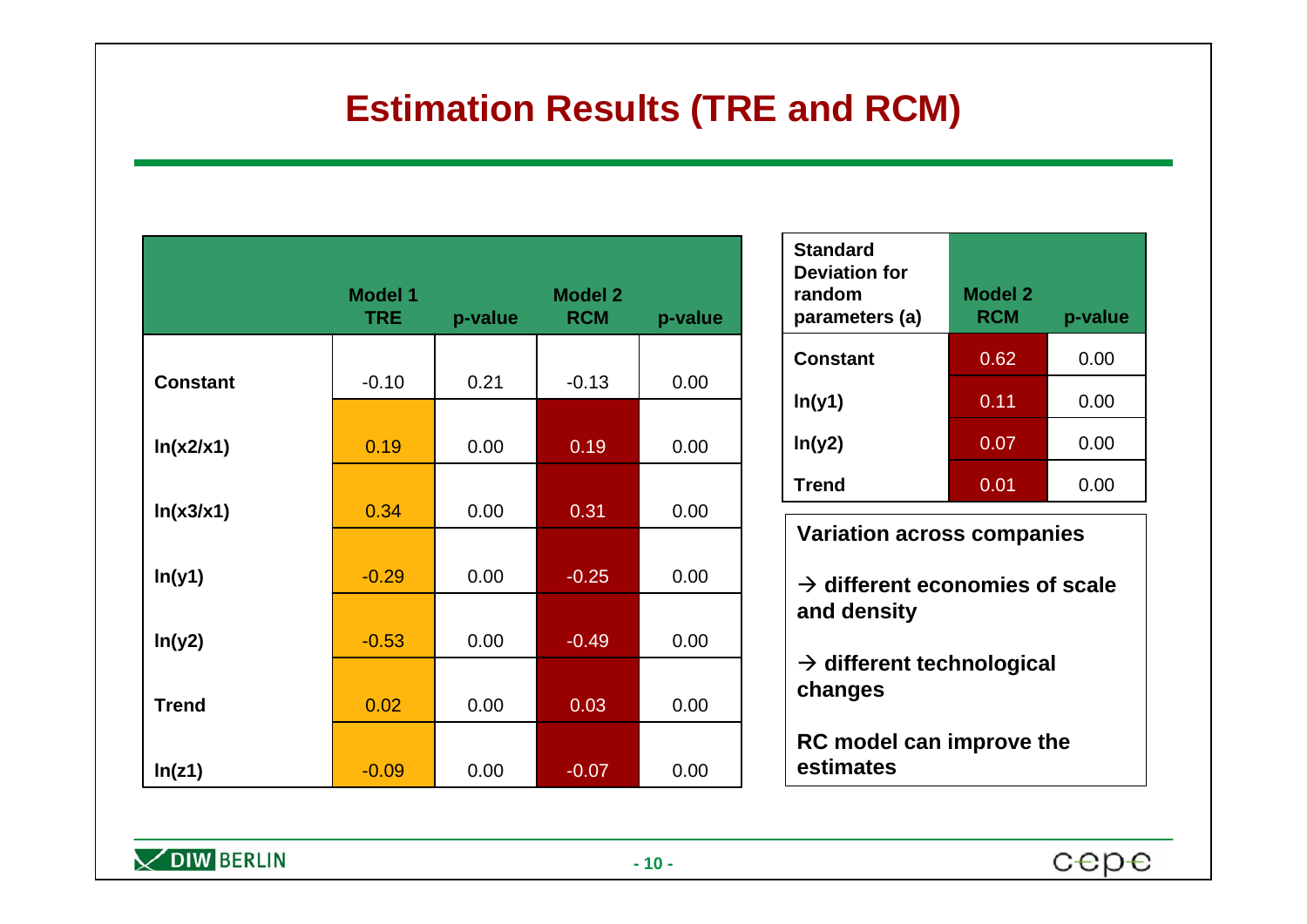# **Efficiency Analysis**



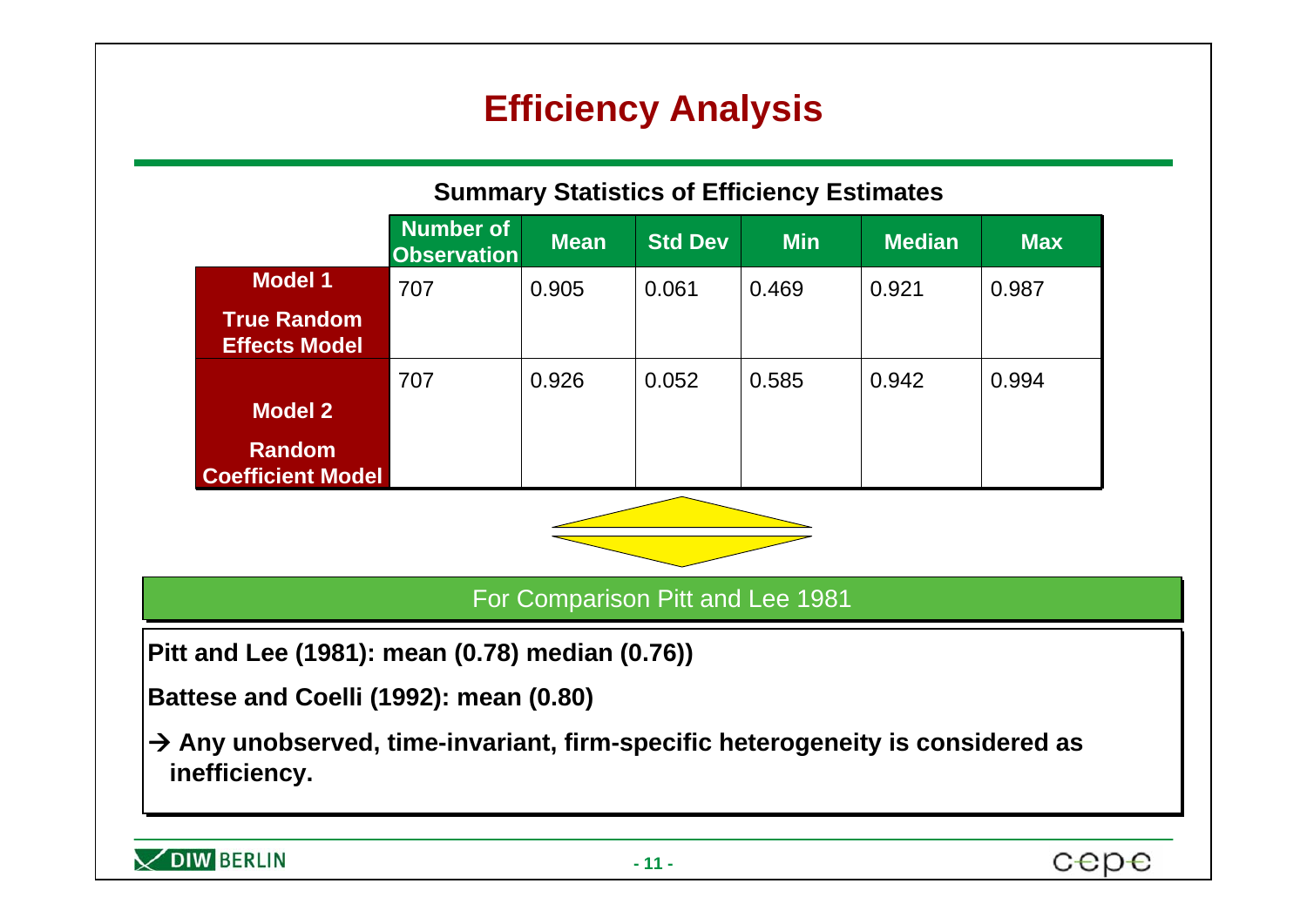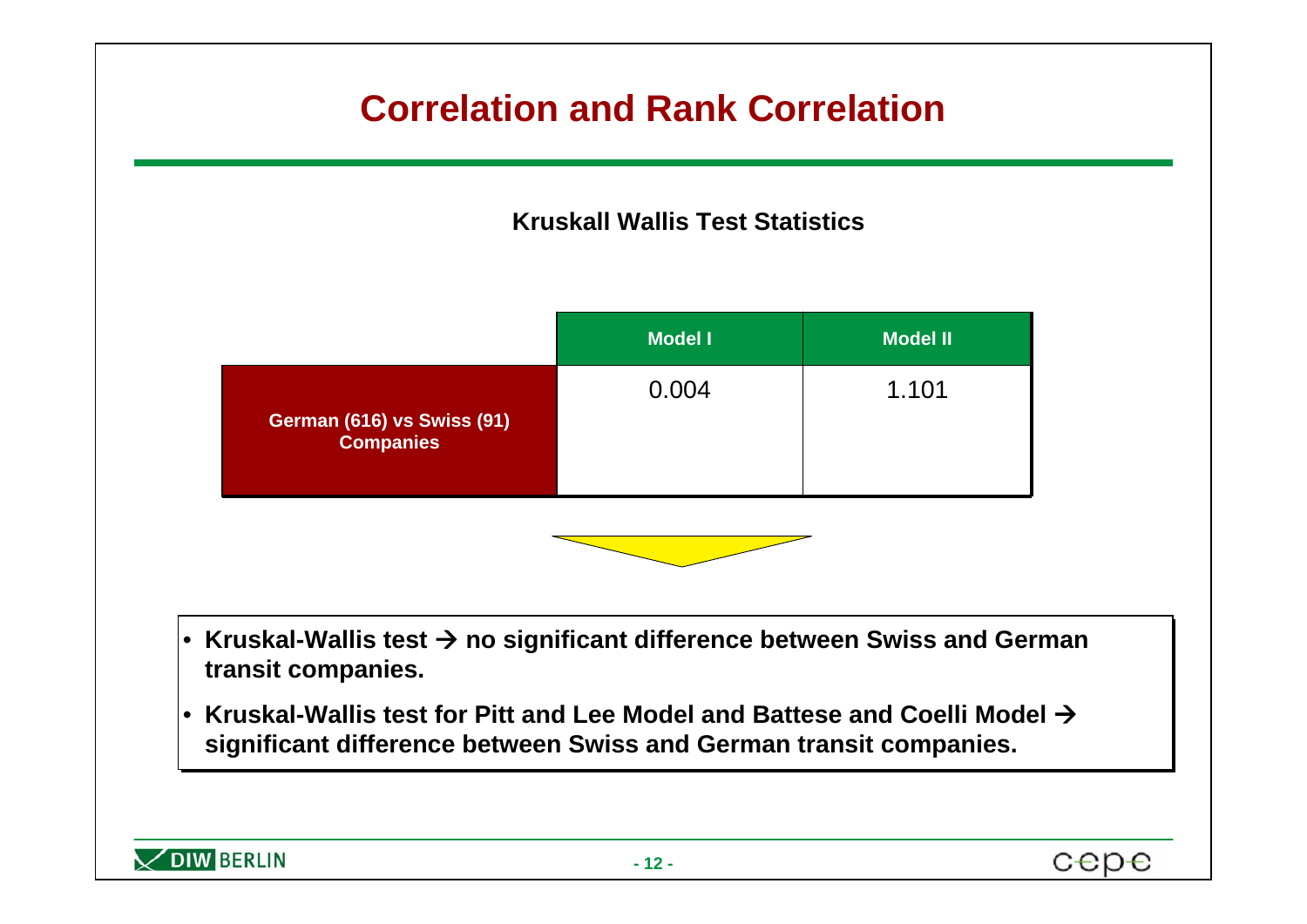# **Conclusions**

• **Issue of unobserved heterogeneity, a concern especially for international benchmarking, can be handled using panel data models that can account for stochastic variation in the model's parameters.**

• **The input distance function is a legitimate modeling concept that can be used to estimate the technical efficiency and its variations over time.** 

• **When used in the random-coefficient framework, the model allows a better control for the latent variations across companies regarding technological characteristics as well as temporal changes and technical progress.** 

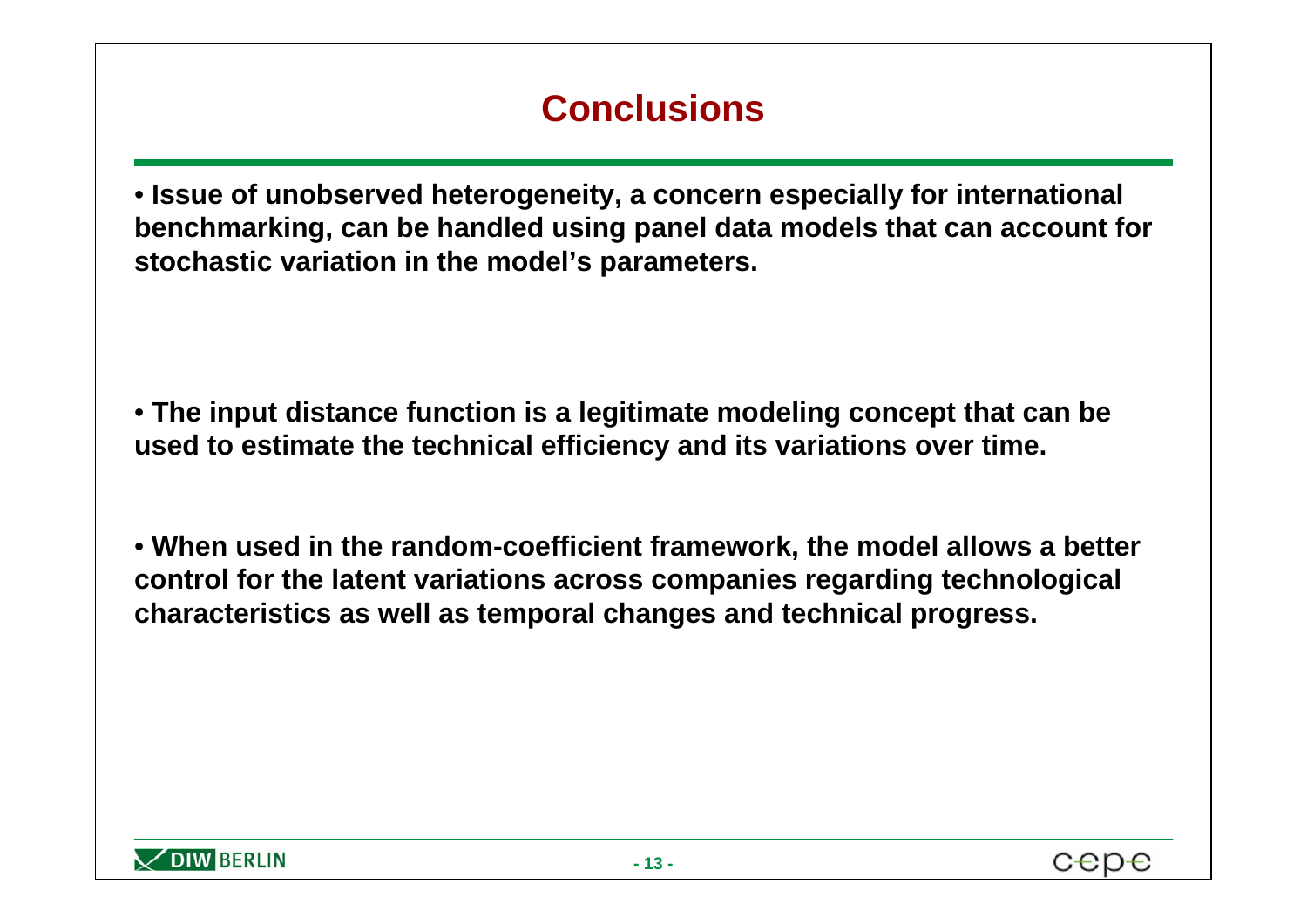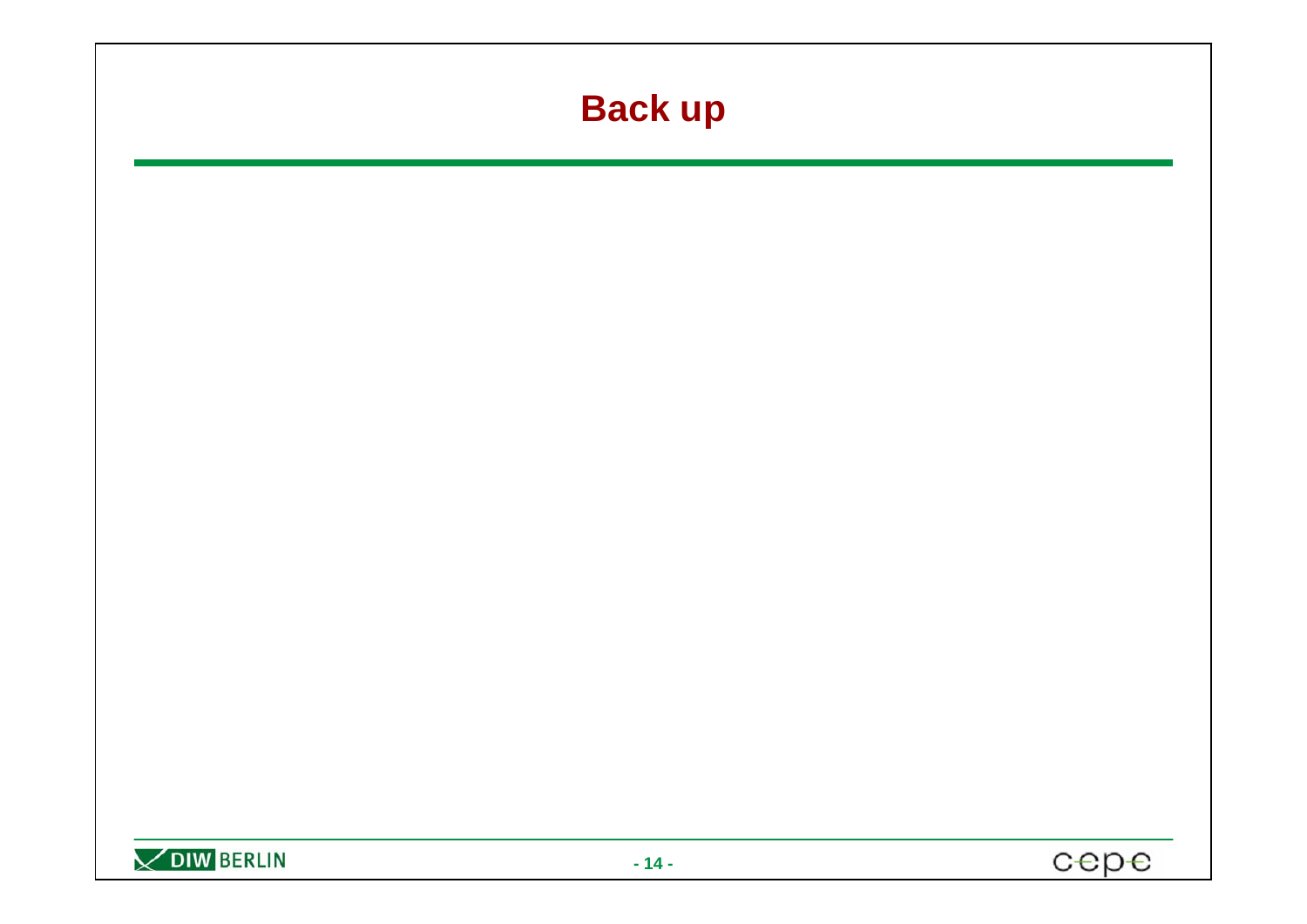## **Summary Statistics for Germany**

| <b>Variable</b>                     | <b>Obs</b> | <b>Mean</b> | <b>Std. Dev.</b> | <b>Min</b> | <b>Max</b> |
|-------------------------------------|------------|-------------|------------------|------------|------------|
| Germany                             |            |             |                  |            |            |
| <b>Inhabitants</b>                  | 616        | 366709      | 295151           | 40800      | 1642000    |
| <b>Number of</b><br>employees       | 616        | 978         | 893              | 30         | 3996       |
| <b>Network length tram</b><br>in Km | 616        | 49          | 41               | 3          | 155        |
| <b>Network length bus</b><br>in Km  | 616        | 465         | 364              | 5          | 2653       |
| <b>Number trams</b>                 | 616        | 118         | 124              | 2          | 755        |
| <b>Number busses</b>                | 616        | 135         | 100              | 2          | 470        |
| Tram km in 1000<br>Mm               | 616        | 5664        | 6412             | 61         | 34363      |
| Bus km in 1000 Km                   | 616        | 7211        | 5709             | 86         | 28519      |
| Seat km tram in<br>1000 Km          | 616        | 964943      | 1200087          | 5000       | 6187000    |
| Seat km bus in 1000<br>Km           | 616        | 584293      | 463609           | 4000       | 2303000    |
| Area in km2                         | 616        | 171         | 77               | 21         | 405        |

 $\times$  DIW BERLIN

cepe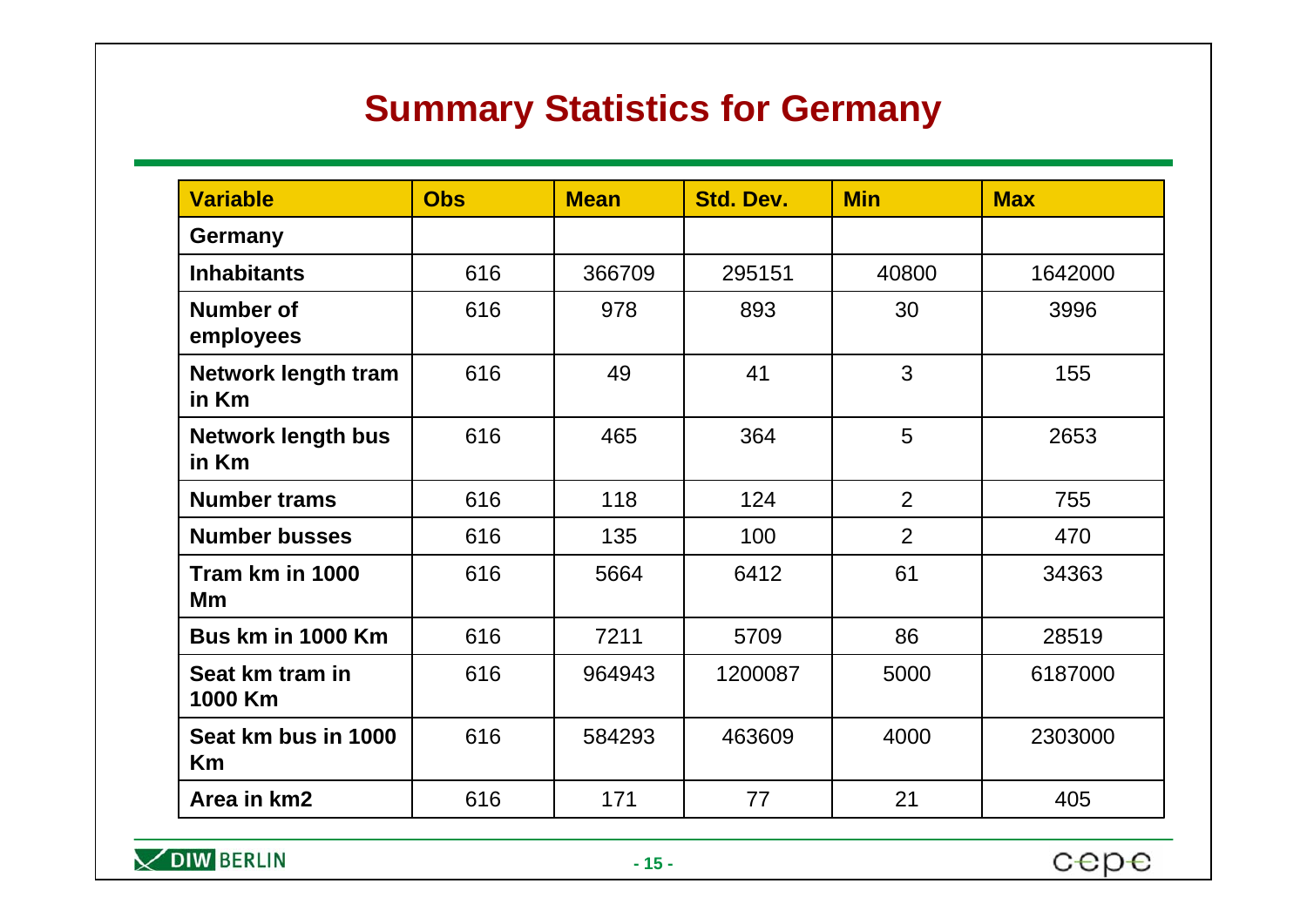### **Summary Statistics for Switzerland**

| <b>Variable</b>                     | <b>Obs</b> | <b>Mean</b> | <b>Std. Dev.</b> | <b>Min</b> | <b>Max</b> |
|-------------------------------------|------------|-------------|------------------|------------|------------|
| <b>Switzerland</b>                  |            |             |                  |            |            |
| <b>Inhabitants</b>                  | 91         | 285215      | 117492           | 76381      | 421802     |
| <b>Number of employees</b>          | 91         | 953         | 711              | 76         | 2798       |
| Network length tram in<br><b>Km</b> | 91         | 32          | 30               | 8          | 110        |
| Network length bus in<br><b>Km</b>  | 91         | 139         | 94               | 42         | 362        |
| <b>Number trams</b>                 | 91         | 128         | 136              | 12         | 432        |
| <b>Number busses</b>                | 91         | 167         | 105              | 30         | 314        |
| Tram km in 1000 Mm                  | 91         | 6111        | 6916             | 398        | 20518      |
| Bus km in 1000 Km                   | 91         | 8121        | 5729             | 1525       | 18438      |
| Seat km tram in 1000<br><b>Km</b>   | 91         | 847835      | 923549           | 37387      | 2926006    |
| Seat km bus in 1000 Km              | 91         | 974580      | 722588           | 121443     | 2283553    |
| Area in km2                         | 91         | 169         | 63               | 90         | 275        |

 $\times$  DIW BERLIN

cepe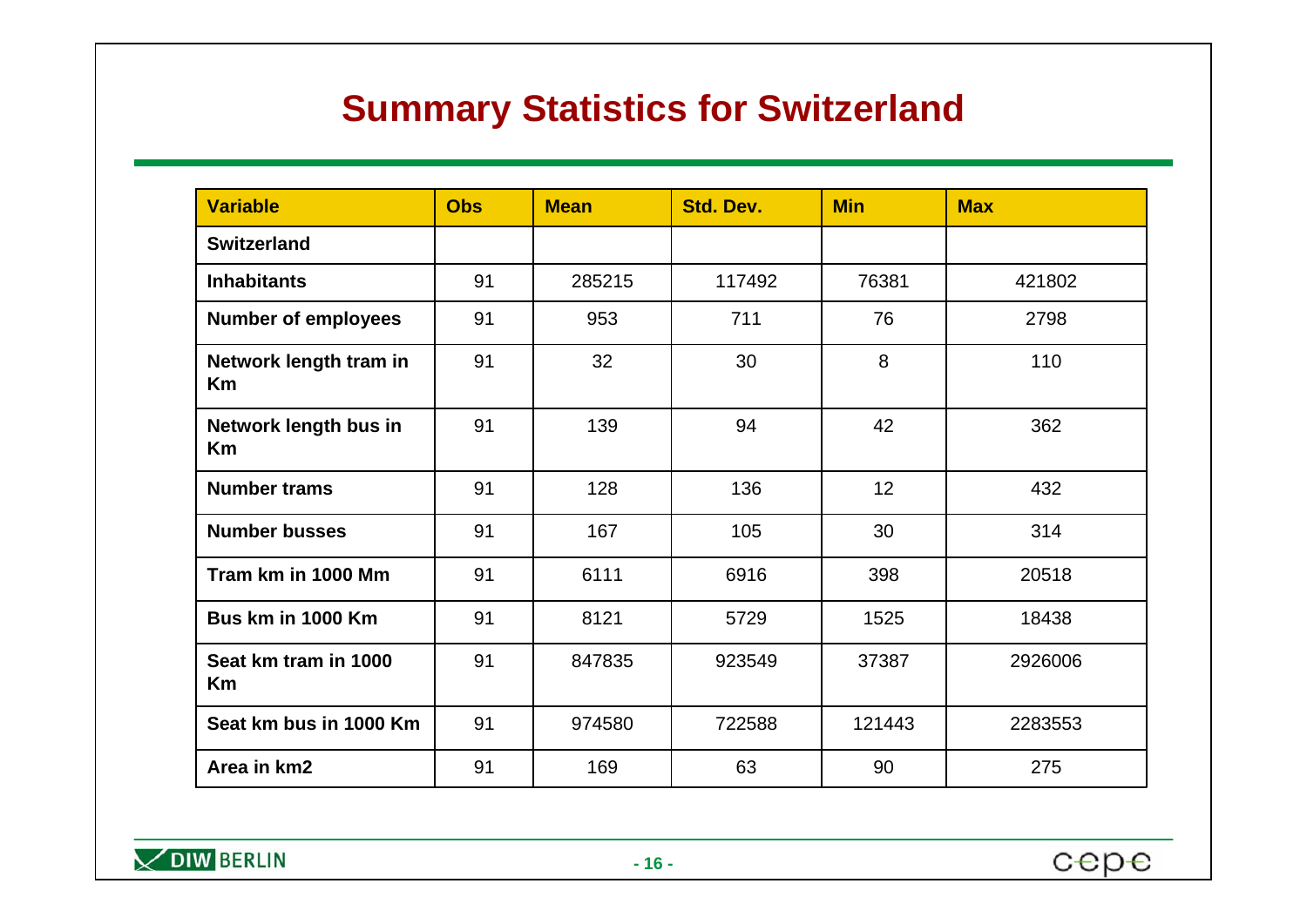#### **Distance Function**

- **Capture multi-output context without specification of a behavioral assumption**
- **Definition on the output set with input minimization:**

$$
d_i(x, y) = \max \{ \rho : (x/\rho) \in L(y) \}
$$

- **Restrictions for homogeneity of degree +1 in inputs and symmetry:**
- **→ Imposing homogeneity by dividing the specification of the translog function by an arbitrarily chosen input**

$$
\sum_{k=1}^K \beta_k = 1, \sum_{l=1}^K \beta_{kl} = 0 \text{ and } \sum_{k=1}^K \delta_{km} = 0
$$

$$
d_i(x/X_K, y) = d_i(x, y) / X_K
$$